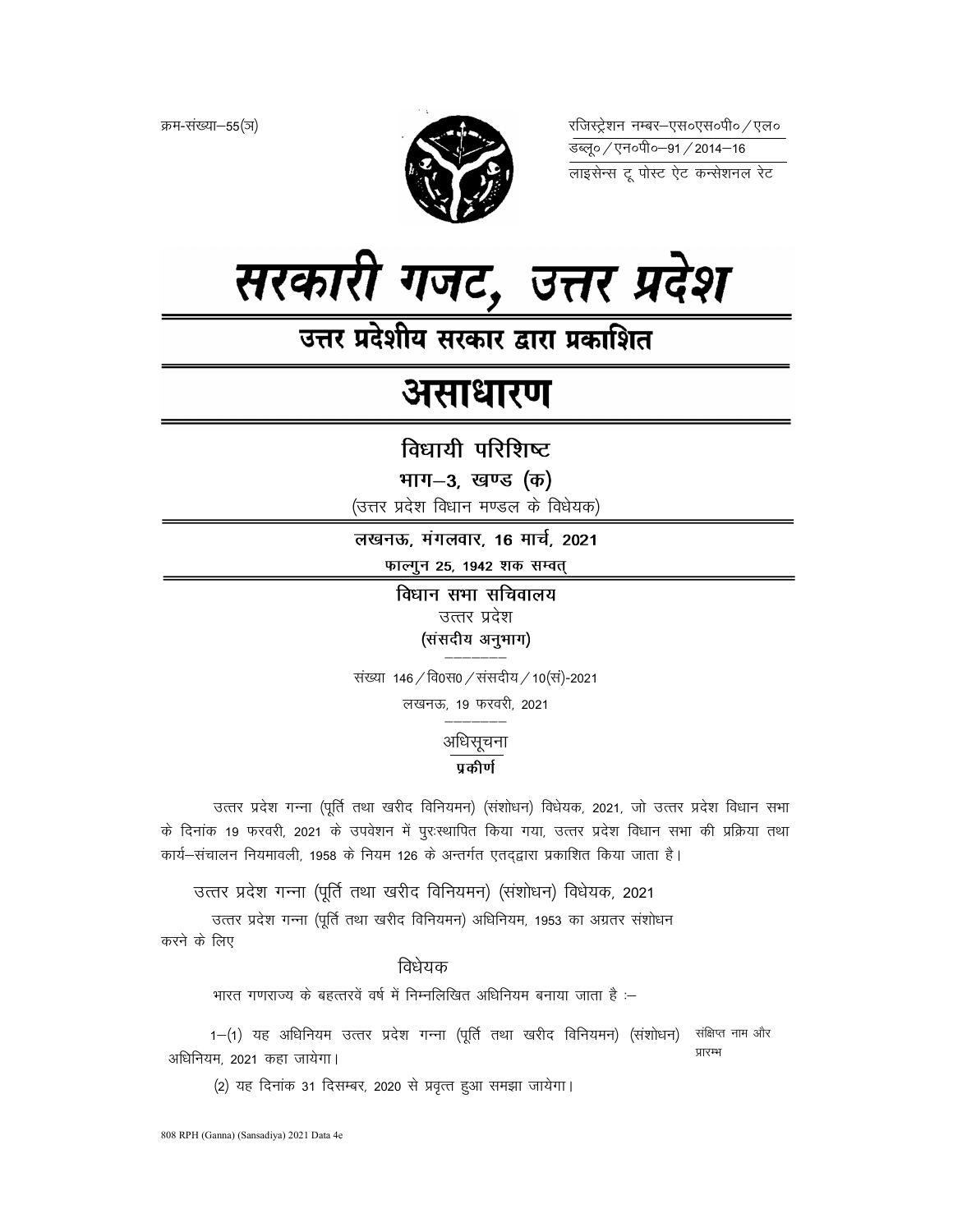उत्तर प्रदेश असाधारण गजट, 16 मार्च, 2021

| उत्तर प्रदेश                       | 2–उत्तर प्रदेश गन्ना (पूर्ति तथा खरीद विनियमन) अधिनियम, 1953 जिसे आगे मूल                                                                                                                                                                                                                                                          |                                               |
|------------------------------------|------------------------------------------------------------------------------------------------------------------------------------------------------------------------------------------------------------------------------------------------------------------------------------------------------------------------------------|-----------------------------------------------|
| अधिनियम संख्या 24                  | अधिनियम कहा गया है, की धारा 22 में शब्द "पचास हजार रुपये" के स्थान पर शब्द                                                                                                                                                                                                                                                         |                                               |
| सन 1953 की<br>धारा 22 का<br>संशोधन | "एक लाख रुपये" रख दिये जायेंगे।                                                                                                                                                                                                                                                                                                    |                                               |
| धारा 24 का<br>संशोधन               | 3–मूल अधिनियम की धारा 24 में शब्द ''पचास हजार रुपये'' के स्थान पर शब्द<br>"एक लाख रुपये" रख दिये जायेंगे।                                                                                                                                                                                                                          |                                               |
| निरसन और<br>व्यावृत्ति             | 4–(1) उत्तर प्रदेश गन्ना (पूर्ति तथा खरीद विनियमन) (द्वितीय<br>संशोधन) अध्यादेश, 2020 एतदद्वारा निरसित किया जाता है।                                                                                                                                                                                                               | उत्तर प्रदेश<br>अध्यादेश संख्या<br>23 सन 2020 |
|                                    | (2) ऐसे निरसन के होते हुए भी उपधारा (1) में निर्दिष्ट अध्यादेश द्वारा<br>यथा संशोधित मूल अधिनियम के उपबंधों के अधीन कृत कोई कार्य या की गयी<br>कोई कार्यवाही, इस अधिनियम द्वारा यथा संशोधित मूल अधिनियम के सह<br>प्रत्यर्थी उपबंधों के अधीन कृत या की गई समझी जायेगी मानो इस अधिनियम<br>के उपबंध सभी सारवान समयों में प्रवृत्त थे। |                                               |

## उद्देश्य और कारण

चीनी के कारखानों और गुड़, राब या खाण्डसारी चीनी विनिर्माणकर्ता इकाइयों में प्रयोग के लिए अपेक्षित गन्ने की पूर्ति तथा खरीद और अन्य सम्बन्धित मामलों को विनियमित करने के लिए उत्तर प्रदेश गन्ना (पूर्ति तथा खरीद विनियमन) अधिनियम, 1953 (उत्तर प्रदेश अधिनियम संख्या 24 सन् 1953) अधिनियमित किया गया है। अधिनियम की धारा 22 के अधीन उपबंध के अनुसार, यदि कोई व्यक्ति इस अधिनियम के किसी उपबंध या किसी नियम या तद्धीन कृत आदेश का उल्लंघन करता है तो वह छः मास तक के कारावास या अनधिक पचास हजार रुपये जुर्माना या दोनों तथा अनवरत् उल्लंघन करते रहने की दशा में, उल्लंघन के दौरान प्रतिदिन अनधिक पाँच हजार रुपये के अग्रतर जुर्माने का दायी होगा और अधिनियम की धारा 24 के अधीन, अधिनियम की धारा 22 के उपबंध का उल्लंघन किये जाने से सम्बन्धित बिन्दुओं के लिये यथास्थिति मुख्य न्यायिक मजिस्ट्रेट या मुख्य मेट्रोपोलिटन मजिस्ट्रेट या अपर मुख्य न्यायिक मजिस्ट्रेट या अपर मुख्य मेट्रोपोलिटन मजिस्ट्रेट को उक्त मामले की सुनवाई करने और जुर्माना लगाने के संबंध में आदेश करने के लिये सशक्त किया गया है।

पूर्वोक्त अधिनियम के उपबंधों को अपेक्षाकृत अधिक प्रभावी रूप से क्रियान्वित किये जाने हेतू, पेराई सत्र के दौरान चीनी मिल गेट और वाहय गन्ना खरीद केन्द्रों पर पारदर्शी गन्ना खरीद प्रक्रिया का उपबन्ध किये जाने के लिये और गन्ना कृषकों के हित में गन्ने की घटतौली किये जाने के मामलों में प्रभावी उपाय करने के लिये, पूर्वोक्त अधिनियम की धारा 22 तथा धारा 24 के उपबंधों के अधीन जुर्माने की विद्यमान धनराशि "पचास हजार रुपये" से बढ़ाकर "एक लाख रुपये" करने का विनिश्चय किया गया।

चूँकि राज्य विधान मण्डल सत्र में नहीं था और पूर्वोक्त विनिश्चय को क्रियान्वित करने के लिये तुरन्त विधायी कार्यवाही करनी आवश्यक थी अतः राज्यपाल द्वारा दिनांक 31 दिसम्बर, 2020 को उत्तर प्रदेश गन्ना (पूर्ति तथा खरीद विनियमन) (द्वितीय संशोधन) अध्यादेश, 2020 (उत्तर प्रदेश अध्यादेश संख्या 23 सन 2020) प्रख्यापित किया गया।

यह विधेयक पूर्वोक्त अध्यादेश को प्रतिस्थापित करने के लिए पुरःस्थापित किया जाता है।

सुरेश राणा, मंत्री. गन्ना विकास एवं चीनी मिलें।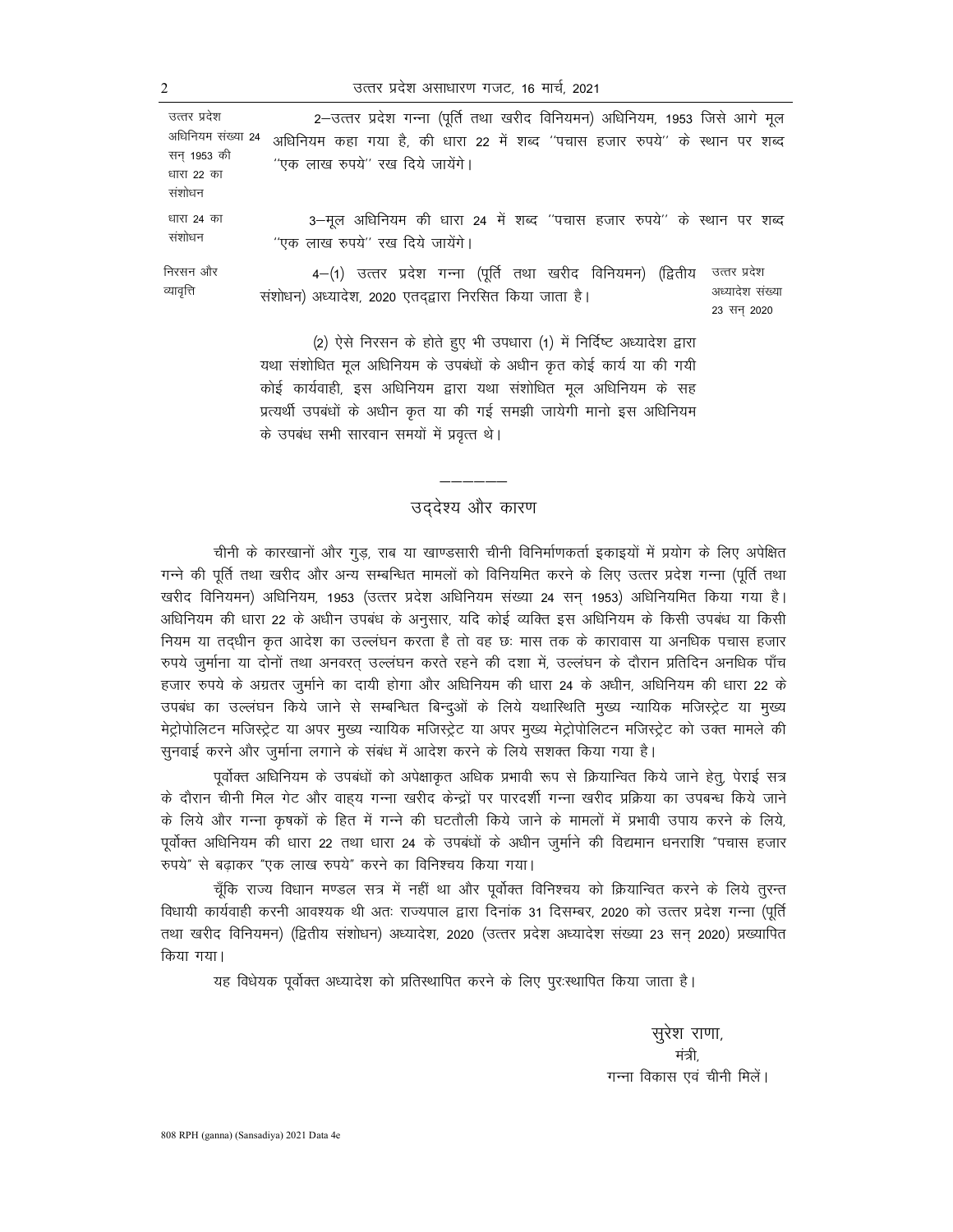|      | उत्तर प्रदेश गन्ना (पूर्ति तथा खरीद विनियमन) (संशोधन) विधेयक, 2021 द्वारा संशोधित की जाने वाली |
|------|------------------------------------------------------------------------------------------------|
|      | मूल अधिनियम की संगत धाराओं का उद्धरण।                                                          |
|      | उत्तर प्रदेश गन्ना (पूर्ति तथा खरीद विनियमन) अधिनियम, 1953                                     |
| धारा | उत्तर प्रदेश गन्ना (पूर्ति तथा खरीद विनियमन) अधिनियम, 1953, की धारा 22 में                     |
|      | शब्द "5,000 रुपये" के स्थान पर शब्द "50,000 रुपये" और शब्द "1,000 रुपये" के स्थान पर           |
|      | शब्द "5,000 रुपये" रख दिये जाएंगे।                                                             |
| धारा | उत्तर प्रदेश गन्ना (पूर्ति तथा खरीद विनियमन) अधिनियम, 1953 की धारा 24 में                      |

शब्द "प्रथम श्रेणी के मजिस्ट्रेट" के स्थान पर शब्द "यथारिथति, मुख्य न्यायिक मजिस्ट्रेट या मुख्य मेट्रोपोलिटन मजिस्ट्रेट या अपर मुख्य न्यायिक मजिस्ट्रेट या अपर मुख्य मेट्रोपोलिटन मजिस्ट्रेट" रख दिये जाएंगे और शब्द "पाँच हजार रुपये" के स्थान पर शब्द "पचास हजार रुपये" रख दिये जाएंगे।

> आज्ञा से, प्रदीप कुमार दुबे, प्रमुख सचिव।

**UTTAR PRADESH SARKAR** SANSADIYA KARYA ANUBHAG-1

No. 219/XC-S-1-21-12S-2021 Dated Lucknow, March 16, 2021

#### **NOTIFICATION MISCELLANEOUS**

IN pursuance of the provisions of clause (3) of Article 348 of the Constitution, the Governor is pleased to order the publication of the following English translation of the "Uttar Pradesh Ganna (Poorti Tatha Khareed Viniyaman) (Sanshodhan) Vidheyak, 2021" introduced in the Uttar Pradesh Legislative Assembly on February 19, 2021:

### THE UTTAR PRADESH SUGARCANE (REGULATION OF SUPPLY AND PURCHASE) (AMENDMENT) BILL, 2021

#### $\overline{A}$

#### **BILL**

further to amend the Uttar Pradesh Sugarcane (Regulation of Supply and Purchase) Act, 1953.

IT Is HEREBY enacted in the Seventy second Year of the Republic of India as follows:-

1. (1) This Act may be called the Uttar Pradesh Sugarcane (Regulation of Supply and Purchase) (Amendment) Act, 2021.

(2) It shall be deemed to have come into force with effect from December 31, 2020.

2. In section 22 of the Uttar Pradesh Sugarcane (Regulation of Supply and Purchase) Act, 1953, hereinafter referred to as the principal Act, for the words "rupees fifty thousand" the words "one lakh rupees" shall be substituted.

3. In section 24 of the principal Act, for the words "fifty thousand rupees" the words "one lakh rupees" shall be substituted.

Short title and Commencement

Amendment of section 22 of U.P. Act no. 24 of 1953

Amendment of section 24